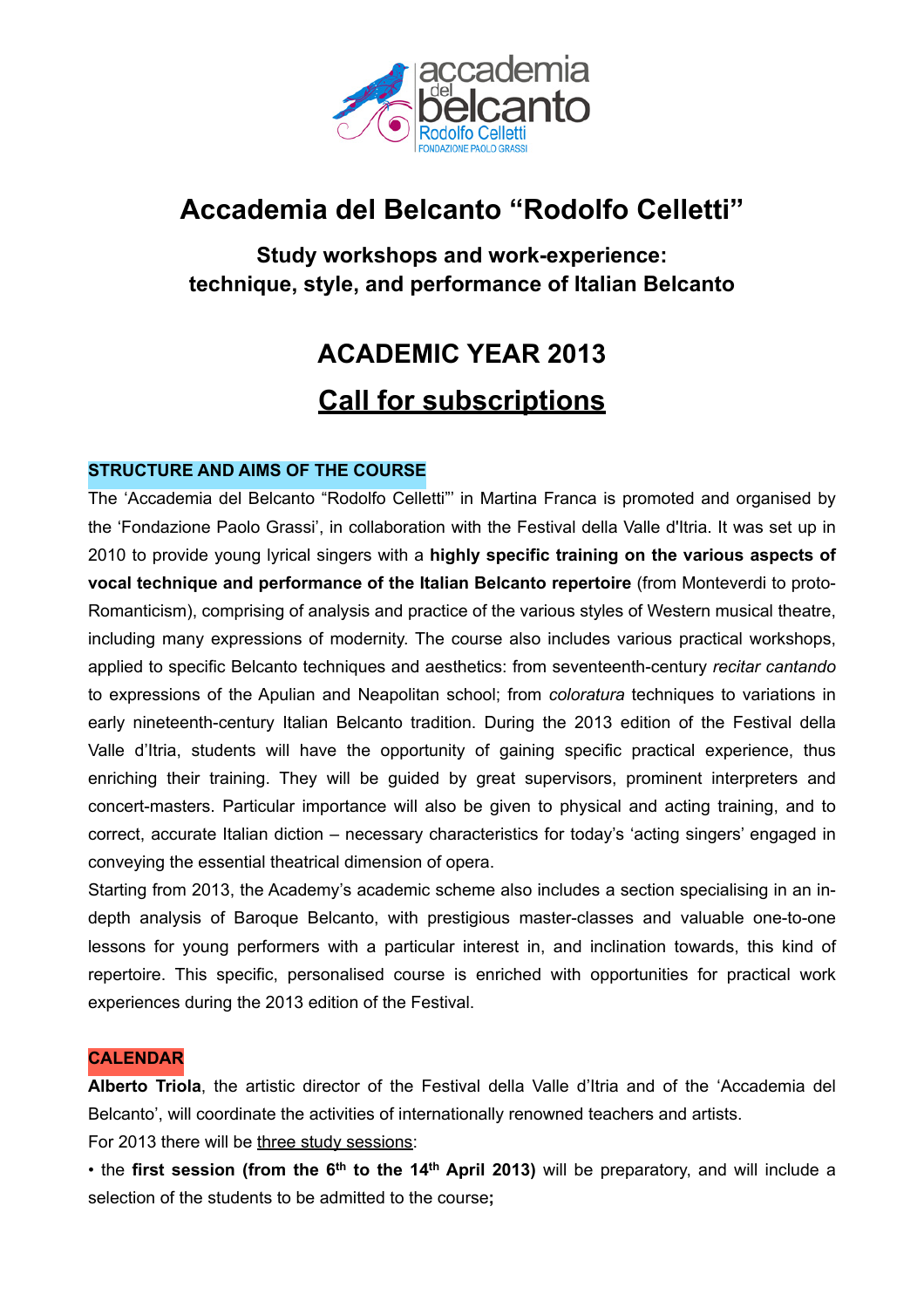

• the **second session (from the 15th to the 19th May 2013)** will be dedicated to study; roles and repertoires will be assigned;

• the **third session (from 7th to 29th June 2013)** will be dedicated to specific study. A selection of students identified as suited for the position will engage in a **phase of practical work-experience**  within the 39<sup>th</sup> edition of the Festival della Valle d'Itria [\(www.festivaldellavalleditria.it](http://www.festivaldellavalleditria.it)).

## **SUBJECTS AND TEACHERS**

The course for the academic year 2013 includes the following subjects:

- Art and technique of the recitative
- Art and technique of seventeenth-century vocality
- Art and technique of Belcanto *coloratura*
- Art and technique of Baroque *coloratura*
- Art and technique of variation
- Verification of vocal techniques
- Phonetics and diction
- Study of sheet music
- Awareness of breathing dynamics
- Culture and profession of the operatic singer
- Body training
- Acting and performance technique
- Stage presence/improvisation
- Role analysis
- Style applications: from *Baroque* to contemporary music vocality
- Workshop: singing, performing practice, study of sheet music, acting
- Performance master-class
- Belcanto style master-class

Among the teachers are: **Stefania Bonfadelli, Fabio Ceresa, Lella Cuberli, Enzo Dara, Antonio Greco, Sherman Lowe, Roberta Mameli, Nikos Lagousakos, Caterina Panti Liberovici, Fabio Luisi, Alessandro Patalini, Paola Pittaluga, Sonia Prina, Carmen Santoro, Vittorio Terranova**. Maestros are: **Ettore Papadia** and **Vincenzo Rana**.

#### **REQUIREMENTS AND ENROLLMENT**

**Places for this course are limited; therefore admission is subject to selection procedures.** The selection of the candidates will be carried out by the Judging Panel (presided by the Director of the Academy) on the basis of the shown qualifications and after a **public audition** which will be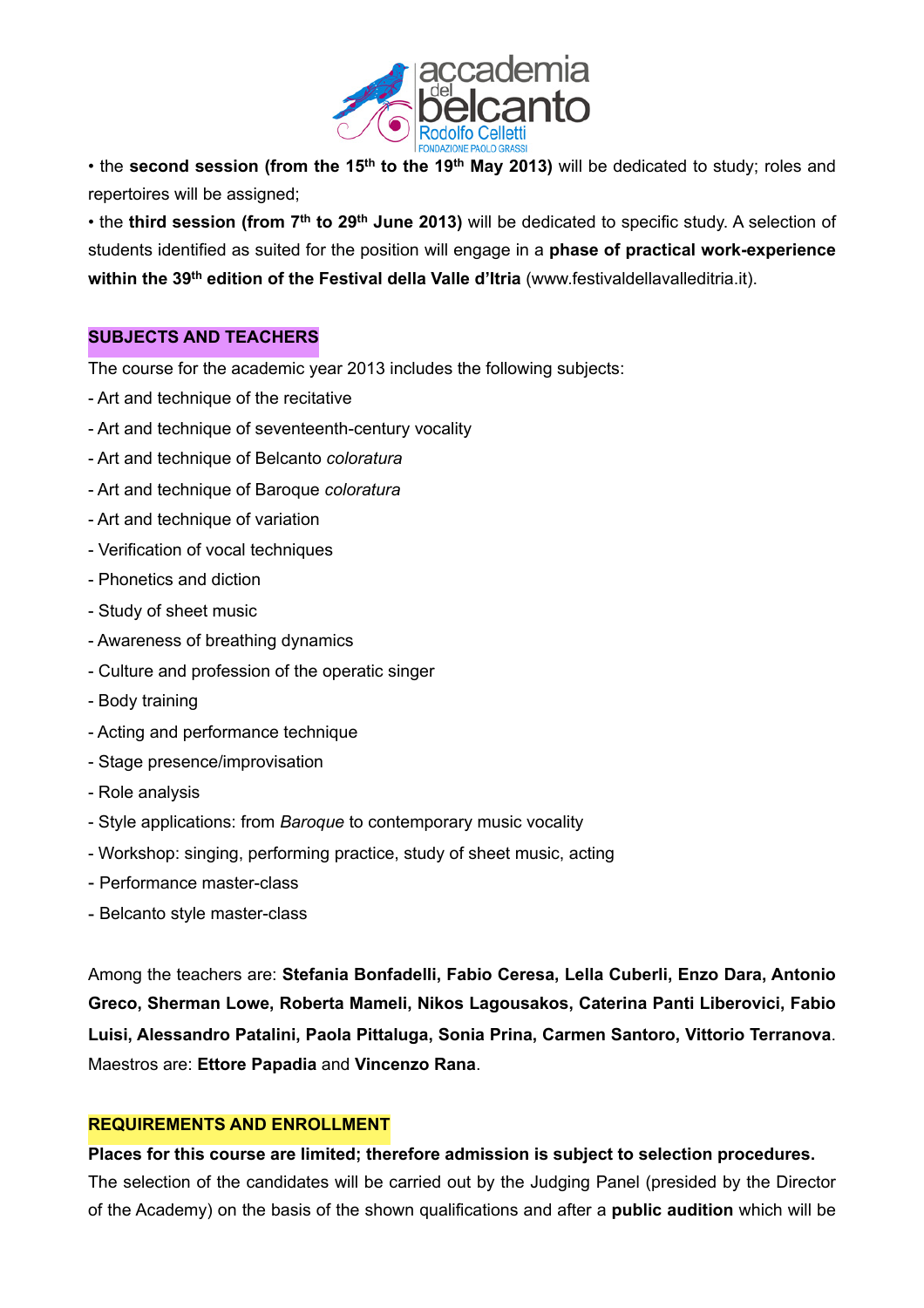

held in Martina Franca at the 'Fondazione "Paolo Grassi"', on the first day of the preparatory session (**6th April 2013)**.

**The details of the convocation for the audition will be communicated directly to the candidates.**

The Artistic Director has the right to admit to the courses singers who, during *ex-tempore* competitions or auditions, have shown artistic merit and a particular predisposition towards the Belcanto repertoire.

There are **up to twenty-five places** available for the course.

**The students who have not passed the selection can still attend training activities as listeners,** and they may take the place of selected students in case any should drop out.

Upon admission to the course, **non-EU candidates** must comply with requisites of the current legislation, as failing to do so may ultimately result in exclusion from the course.

## **Precedence will be given to candidates possessing:**

- a State-recognised Conservatoire or Musical Institution diploma, or level I or II academic diploma issued by one of the above-mentioned Musical Institutions;
- classification in the first three places in the final classifications in internationally-renowned vocal competitions;
- good knowledge of a foreign language (English, French, German) and, for foreign candidates, of Italian;
- professional experience in the field of opera theatre, through participation in artistically significant operas and concerts, which will be evaluated by the judging panel. The judges' selection and decision is final.

**Applications must be sent by the 30th March 2013** (together with a full-figure photograph and an academic and professional CV) to the Fondazione Paolo Grassi, either by post at the following address: Via Metastasio, 20 - 74015 Martina Franca, (TA) , or online by filling in the application form at the following address:

<http://www.fondazionepaolograssi.it/registrazione-accademiabelcanto.aspx>

The selection is open to applicants who by the 31st December 2013 will be no older than 32 year old (for sopranos/tenors) and 35 years old (for contraltos/baritones/basses). Exceptions due to particular merit may apply.

**For the audition, candidates should prepare two operatic arias including recitative and cabaletta (when applicable) in the original key; one of which one must come from earlynineteenth-century Italian Operatic Repertoire. It is advisable, but not compulsory, to also prepare an aria from seventeenth-century repertoire.**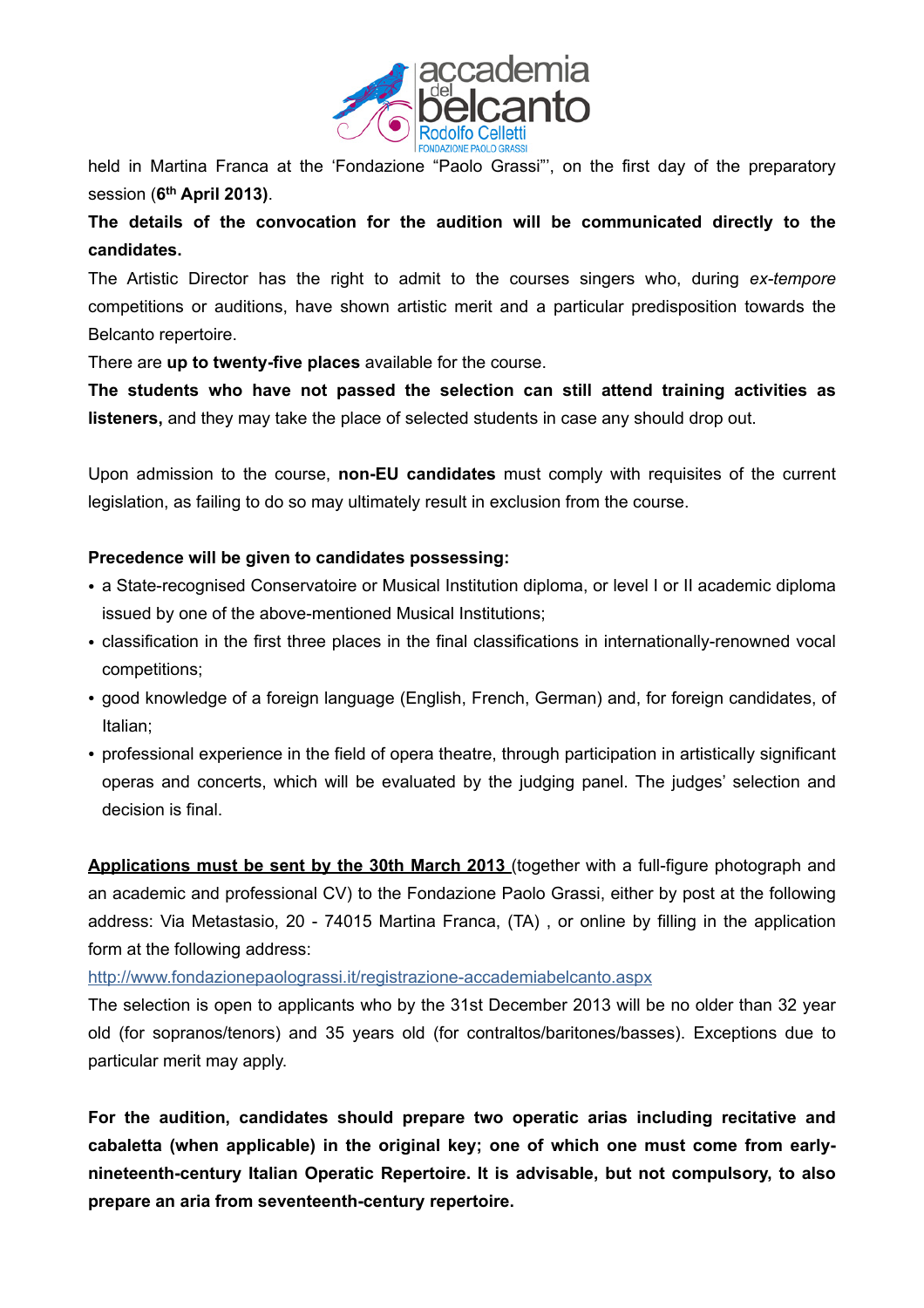

The examining Committee has the right to choose whether to listen to the whole or only part of the programme indicated in the application. A medium-difficulty first-sight music reading may also be requested.

**For the auditions we will provide a collaborating maestro for piano accompaniment.** It is the candidate's right to be accompanied on the piano by his/her accompanying maestro, whose expenses are, however, to be paid entirely by the candidate.

**The candidate must send a copy of the scores for each piece of his/her programme to the 'Fondazione Paolo Grassi' (via post or e-mail), before the date of the audition.** 

## **To participate to the PUBLIC AUDITION the candidates must pay a fee of**

**€ 30,00 (thirty/00)** to be sent by banker's order to the account addressed to the 'Fondazione Paolo Grassi', c/o BANCA PROSSIMA, with the following bank details:

- IBAN: IT95 M033 5901 6001 0000 0002 715
- BIC code: BCITITMX
- Reason for payment: "*Quota partecipazione selezione Accademia del Belcanto A.F. 2013*"

A copy of the payment receipt must be sent to the 'Fondazione 'Paolo Grassi'' by the convocation date. This can be done either by fax to the following number: +39 080 4805120, or by e-mail to the following address: [accademia@fondazionepaolograssi.it](mailto:accademia@fondazionepaolograssi.it). Alternatively, the receipt may be handed in personally on the day of the audition. **Admission will not be granted to candidates who have failed to pay the participation fee.** If the candidate fails to turn up for the audition, the fee will not be reimbursed.

Invited auditioners are exempted from paying the fee.

#### **SUBSCRIPTION FEES AND PAYMENT OPTIONS**

**Students admitted during the auditions** must pay the following participation fees, which partially cover teaching, administrative and insurance costs:

- **€ 150,00 (one hundred and fifty/00)** for the 1st session (April 2013);
- **€ 150,00 (one hundred and fifty/00)** for the 2nd session (May 2013);
- **€ 500,00 (five hundred/00)** for the 3rd session (June 2013).

For **listeners**, participation fees are the following:

- **€ 80,00 (eighty/00)** for the 1st session (April 2013);
- **€ 80,00 (eighty/00)** for the 2nd session (May 2013).
- **€ 150,00 (one hundred and fifty/00)** for the 3rd session (June 2013).